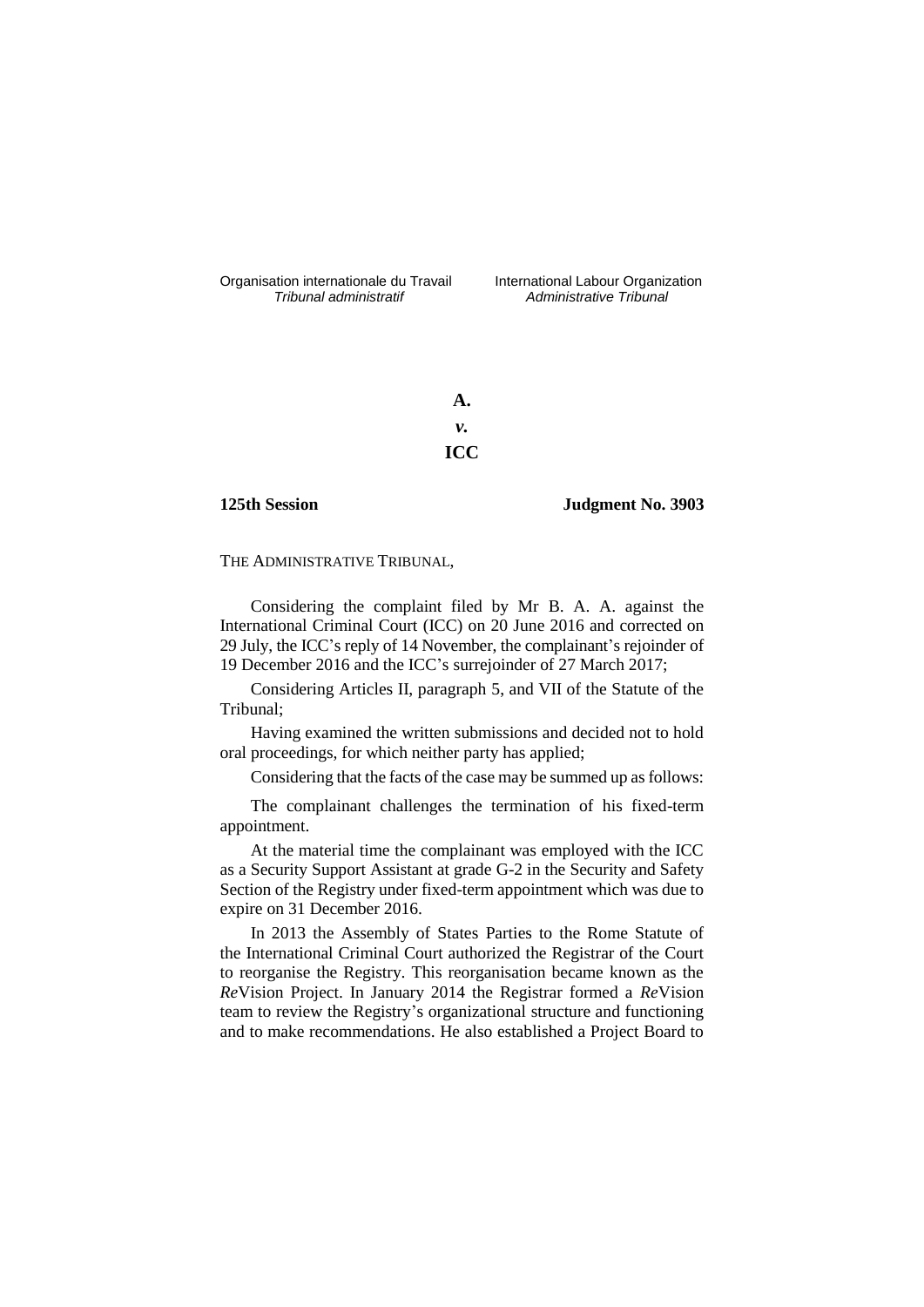oversee the implementation of the *Re*Vision Project. In August 2014 the Registrar issued Information Circular ICC/INF/2014/011 entitled "Principles and Procedures Applicable to Decisions Arising from the *Re*Vision Project" (Principles and Procedures). On 13 June 2015 Information Circular ICC/INF/2014/011 Rev.1 was issued, which revised the Principles and Procedures; the revised version was in force at the material time.

By a letter of 16 June 2015 from the Registrar of the Court the complainant was notified of the decision to abolish his post and he was informed that his fixed-term appointment would terminate as of 14 October 2015. It was explained that the Registry needed a pool of security officers at the G-3 level who could carry out a broader range of functions and who, among other things, would be able to carry a firearm. He was informed that two options were open to him. The first option was to accept an "enhanced agreed separation package", in which case his departure from the ICC would take the form of a separation by mutual agreement with enhanced separation entitlements. Alternatively, he could avail himself of the opportunity to apply as an internal candidate for newly created positions arising as a result of the *Re*Vision Project, in which case his applications would receive priority consideration as provided for in the Principles and Procedures. In addition, a training program had been devised to assist staff members to meet the requirements of the new G-3 level positions. In the event that his applications for the new positions proved unsuccessful, his separation from the ICC would take the form of a termination of contract and he would receive the standard termination indemnity.

The complainant attended the aforementioned training but he did not pass the required firearms test. In an email of 26 August 2015 he was informed by the Chief of the Human Resources Section (HRS) that as he had not passed the required training modules, he did not meet the requirements for the position of Security Officer at the G-3 level and that the deadline for accepting the enhanced agreed separation package had been changed to 28 August.

On 7 September 2015 the complainant requested a review of the decision of 26 August and he also requested a suspension of action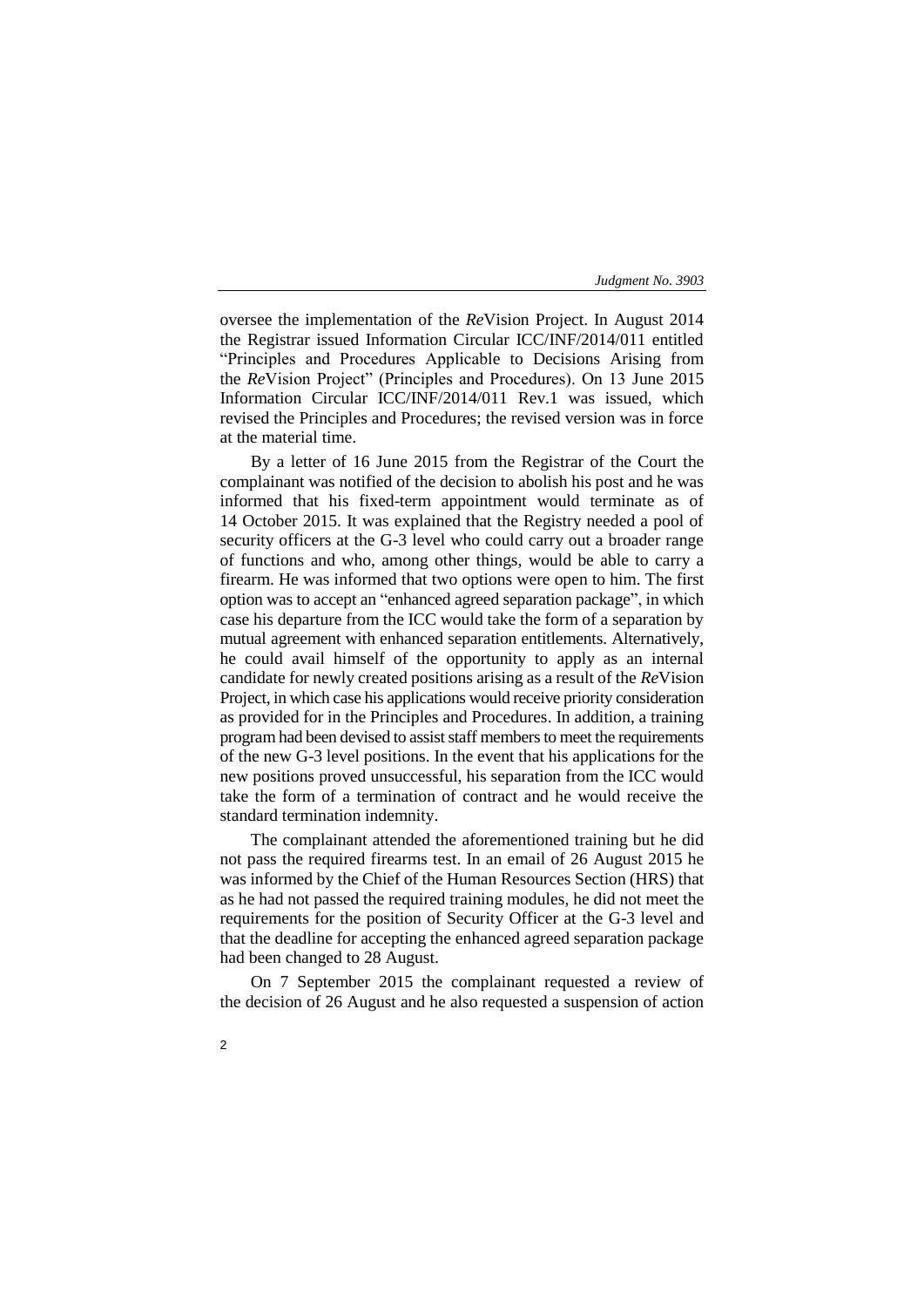3

regarding the decision to terminate his appointment. On 9 October the Registrar maintained the decision of 26 August. He stated that the complainant's request, insofar as it challenged the termination of his appointment, was irreceivable *ratione temporis*.

In a report of 14 October 2015 a majority of the members of the Appeals Board considered that although the appealable decision had been notified to the complainant on 16 June 2015, there were exceptional circumstances, within the meaning of Staff Rule 111.3(b), warranting a waiver of the time limit for requesting a review of the decision and thus the request for suspension of action and the appeal were receivable. On the merits, the Appeals Board considered that the complainant had not established that implementation of the decision to terminate his appointment would result in irreparable injury to him. It recommended that the decision to terminate the complainant's appointment not be suspended. On 15 October the Registrar denied the complainant's request for suspension of action.

On 6 November 2015 the complainant filed an appeal with the Appeals Board in which he challenged the decision of 26 August 2015. In its report of 7 March 2016 the Appeals Board concluded that the appealable administrative decision had been notified to the complainant by the letter of 16 June 2015. However, referring to Staff Rule 111.3(b), the Appeals Board considered that there were exceptional circumstances that warranted a waiver of the time limit for requesting a review of that decision and it found the appeal receivable. On the merits, it found that there was no basis upon which to grant the appeal and it held that the complainant had failed to provide evidence to substantiate his request for compensation. By a letter of 23 March 2016 the Registrar informed the complainant that, without prejudice to his position that the appeal was irreceivable, he concurred with the conclusion of the Appeals Board that there was no basis upon which to allow the appeal. That is the impugned decision.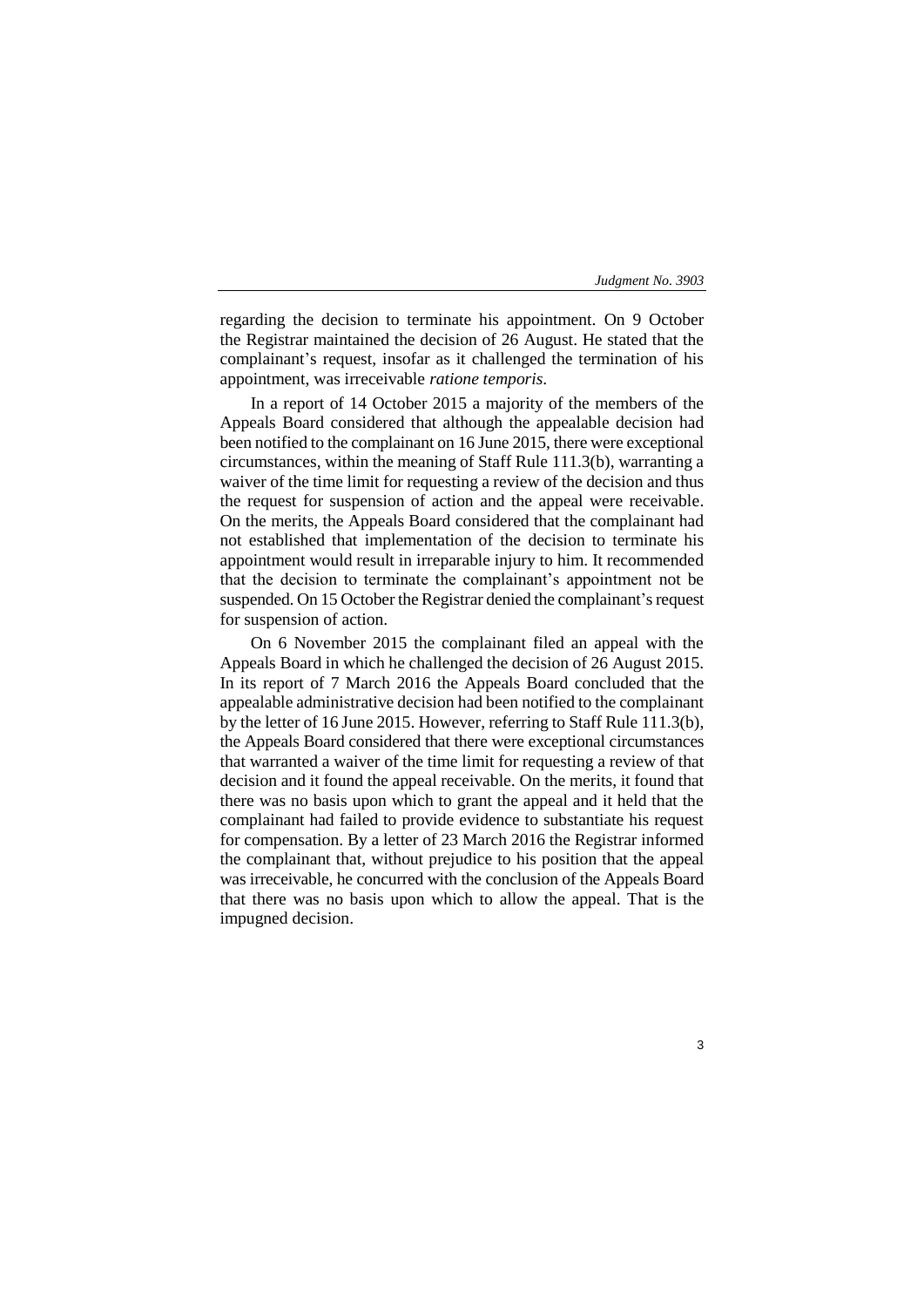The complainant asks the Tribunal to set aside the impugned decision. He seeks reinstatement in his former post for a period of 14 and one half months, representing the period of time that remained under his contract at the time of his separation from service. He requests that during the period of reinstatement the ICC provide him with continuous firearms training under specified conditions and the opportunity to take additional attempts at the firearms test. In the event that he passes the firearms test, he seeks promotion to the position of Security Officer at grade G-3 and the renewal of his appointment for three years. In the alternative, he claims damages for economic loss, including the loss of salary (with post adjustment), medical insurance subsidy and long-term care subsidy, for the period from 16 October 2015 to 31 December 2016, with interest. In addition to the above claims, he seeks moral and exemplary damages, and costs.

The ICC asks the Tribunal to dismiss the complaint as irreceivable. If the Tribunal finds the complaint receivable, the ICC asks the Tribunal to find that it is without merit and to deny the complainant's requests for relief. In the event that the Tribunal awards compensation for economic loss, the ICC asks that the sum of the termination indemnity paid to the complainant, together with any occupational earnings by the complainant for the period from 16 October 2015 to 31 December 2016, be deducted from such compensation.

# CONSIDERATIONS

1. The present complaint is one of four complaints currently before the Tribunal (the other complaints were filed by Mr B., Mr G. and Ms S.A., respectively) where there is a request for joinder of the complaints and where the complainants each challenge the ICC's decision to terminate her or his appointment. These decisions all stem from the restructuring of the ICC's Registry. On the basis that the material facts and the issues raised in the complaints are essentially the same, the complainant requests and the ICC agrees that the complaints should be joined. It is noted that the internal appeals (challenging the termination decisions) in these cases were considered by four differently constituted Appeals Board Panels and resulted in four final decisions.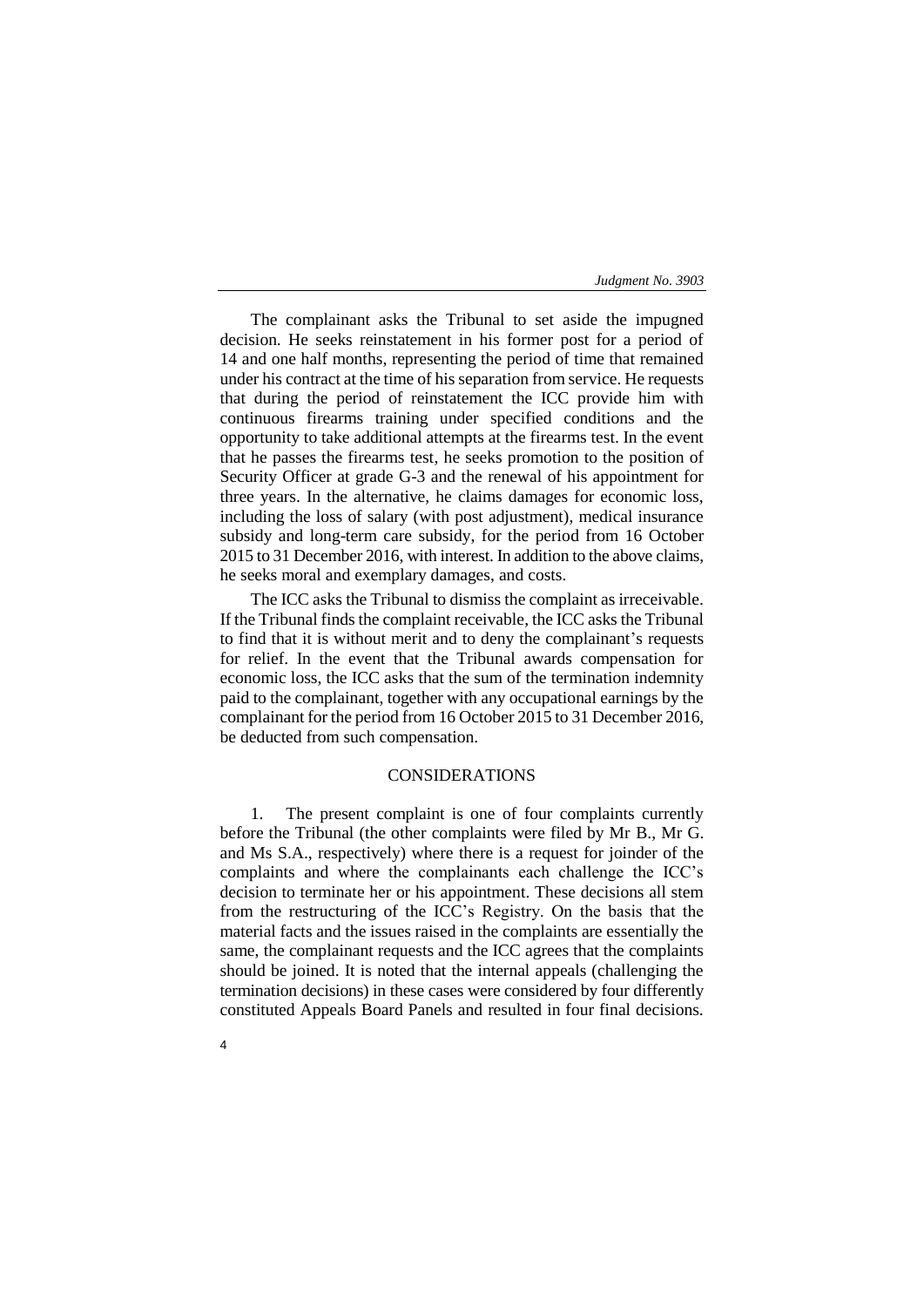As it is preferable in the circumstances to deal with the complaints individually, the request for joinder is not granted.

2. On 16 June 2015 the Registrar informed the complainant of the decision to abolish his position. In the same letter the complainant was also notified of the decision to terminate his appointment. The notification of the decision to terminate the complainant's appointment in the letter of 16 June is central to the issue of the receivability of the complaint raised by the ICC before the Tribunal. However, at this point, it is only necessary to add that the letter described the options available to the complainant including the offer of a training program to assist the complainant in meeting the requirements of the G-3 level Security Officer positions. The complainant attended the training offered in the letter. In an email of 26 August 2015 the Chief of HRS informed the complainant that he had not passed the training modules and, therefore, he did not meet the requirements of a G-3 level Security Officer position.

3. On 7 September 2015 the complainant filed a request for review of the decision of 26 August 2015 and he sought a suspension of action with respect to the termination of his appointment. The Registrar rejected the request for review as irreceivable for failure to file the request within thirty days of the 16 June 2015 notification of the decision to terminate his appointment and dismissed the suspension of action request. The complainant filed an internal appeal in which he maintained that the challenge to the termination of his appointment was receivable and the decision to terminate his appointment was unlawful. In the internal appeal, on the question of receivability, the complainant took the position, among other things, that having regard to the conditional language in the letter of 16 June together with the offer of the training and the fact that the only notification he received was in the email of 26 August, the email therefore confirmed the termination of his appointment and the time limit started to run from that date.

4. In accordance with Staff Rule 111.3(a) the Appeals Board must first determine whether it is competent to hear the appeal. Staff Rule 111.3(b) provides that "[a]n appeal may not be heard by the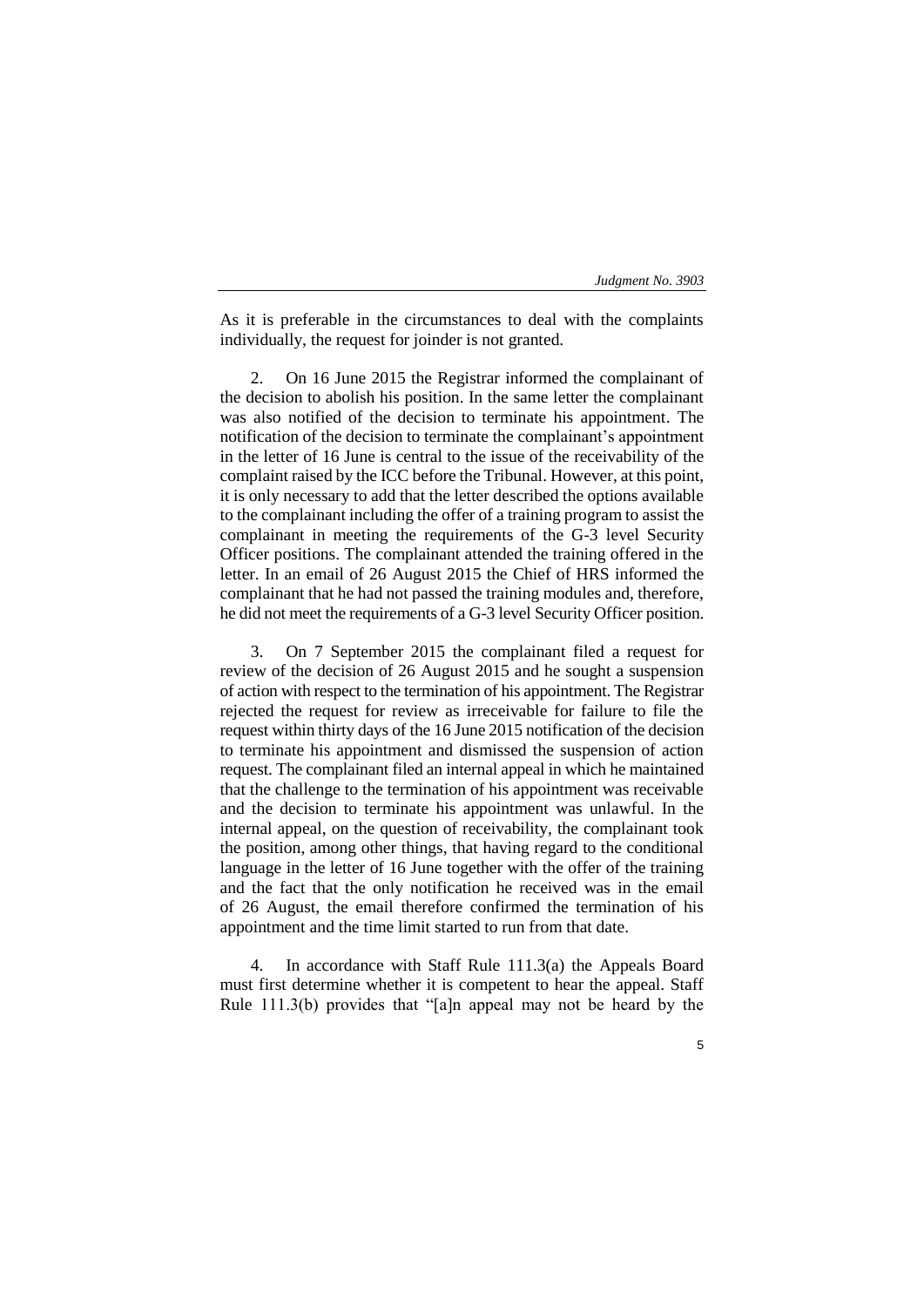Appeals Board until all of the time limits established by staff rule 111.1 have been met or have been waived by the Appeals Board by reason of exceptional circumstances beyond the control of the staff member". In its report of 7 March 2016 the Appeals Board found that the complainant had not filed a request for review within thirty days of the 16 June 2015 notification of the decision as required in Staff Rule 111.1(b). However, having regard to the surrounding circumstances, the Appeals Board found that there were exceptional circumstances as contemplated in Staff Rule 111.3(b) and, therefore, the appeal was receivable. The Appeals Board then considered the merits of the appeal and concluded that there was no basis for granting the appeal.

5. In the impugned decision of 23 March 2016 the Registrar reviewed the Appeals Board's findings and conclusions and stated that "[w]ithout prejudice to the position in the Reply that your Appeal is irreceivable, I accept the [Appeals Board's] conclusion that there is no basis for granting your Appeal". This statement can only be construed as an endorsement of the position taken in the Reply (to the internal appeal), that is, that the appeal was irreceivable for failure to comply with the relevant time limits. It also reflects the Registrar's disagreement with the Appeals Board's conclusion that the appeal was receivable.

6. Pursuant to Article VII, paragraph 1, of the Tribunal's Statute, a complaint is not receivable unless the complainant has exhausted the internal means of redress. This means that a complaint will not be receivable if the underlying internal appeal was irreceivable (see Judgment 3758, consideration 10). As noted above, in the circumstances as the complainant understood them to be, he did not request a review of the 16 June decision to terminate his appointment within the thirtyday time limit. Although the Tribunal has consistently stressed the requirement of strict adherence to the time limits with respect to the filing of an internal appeal, there are exceptions to this requirement. In Judgment 3687, consideration 10, the Tribunal stated:

"The case law also recognizes that in very limited circumstances an exception may be made to the rule of strict adherence to the relevant time limit. The circumstances identified in the case law are: 'where the complainant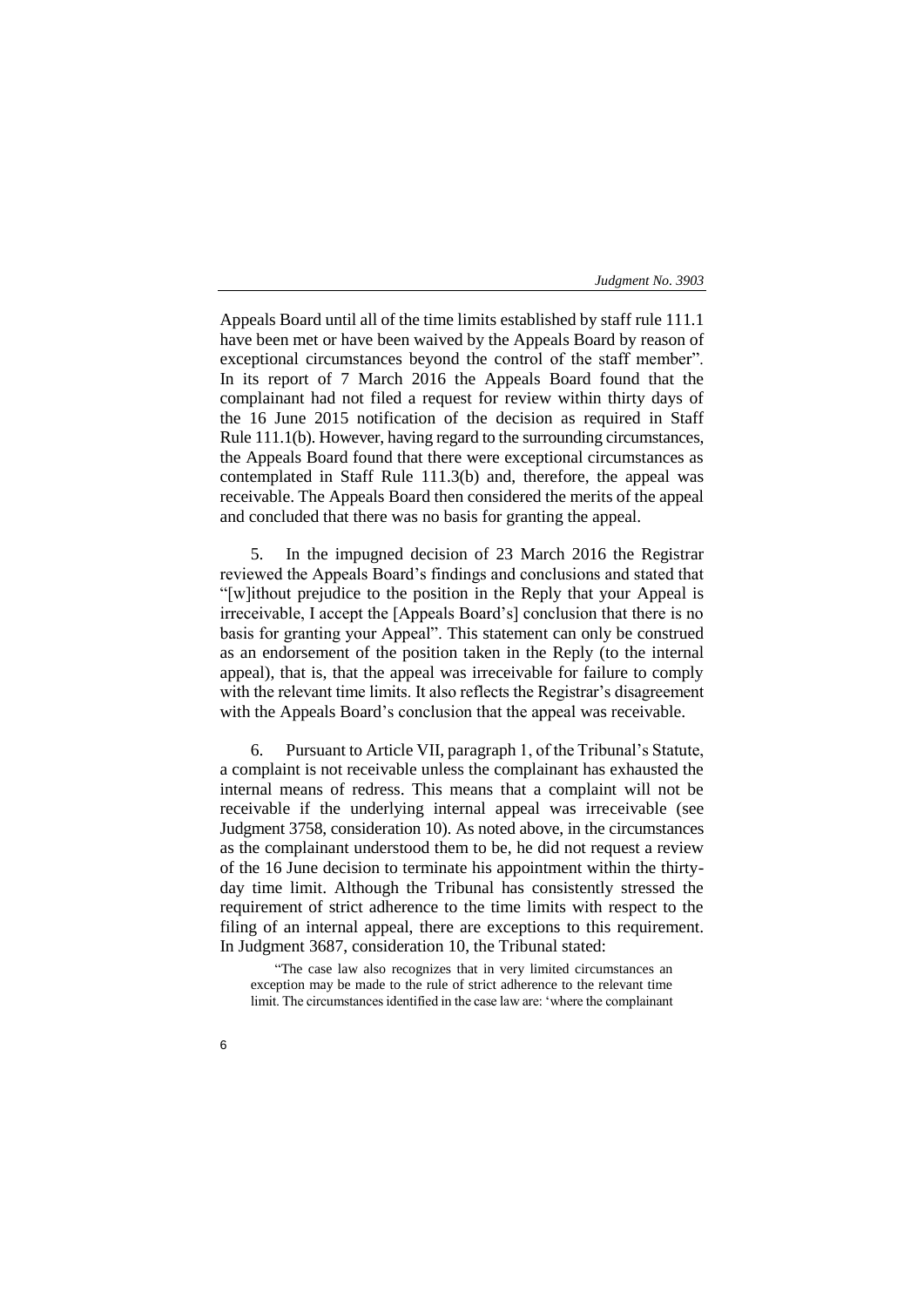has been prevented by *vis major* from learning of the impugned decision in good time or where the organisation, by misleading the complainant or concealing some paper from him or her so as to do him or her harm, has deprived that person of the possibility of exercising his or her right of appeal, in breach of the principle of good faith' (see Judgment 3405, under 17; citations omitted); and 'where some new and unforeseeable fact of decisive importance has occurred since the decision was taken, or where [the staff member concerned by that decision] is relying on facts or evidence of decisive importance of which he or she was not and could not have been aware before the decision was taken' (see Judgment 3140, under 4; citations omitted)."

7. As the content of the Registrar's 16 June letter is central to the question of the receivability of the complaint, it is useful to set out its contents in some detail. In relevant part, it states:

"Pursuant to Staff Regulation 9.1(b)(i), Staff Rule 109.2 relating to abolition of post, and paragraph 9 of the Principles and Procedures Applicable to Decisions Arising from the *Re*Vision Project ICC/INF/2014/001 [sic] ('Principles'), I hereby notify you of my decision as Registrar to abolish your position as Security Support Assistant with the Court. In accordance with paragraph 13 of the Principles a notice period of 120 days is applicable. As such your post will be abolished and your appointment would terminate as of **14 October 2015**." (Original emphasis.)

8. The second paragraph of the letter sets out the reasons for the abolition of the G-2 positions stemming from the restructuring of the Registry. In particular, the letter notes that the existing G-2 role did not have a sufficiently broad range of functions and that a pool of G-3 security officers able to carry out each other's functions was required. This, in turn, required these officers to have a broader range of functions and, in particular, the ability to carry a firearm. At the end of the same paragraph, the letter states:

"As a result of these considerations my decision is that the G-2 role is no longer required, but what is required is a greater number of G-3 positions. As your functions are no longer required, and taking into account the provisions of paragraph 30 of the Principles, your position is abolished. **Please read the passages below carefully so that you are fully aware of your options. If you have any doubts please consult with a member of the HRS taskforce.**" (Original emphasis.)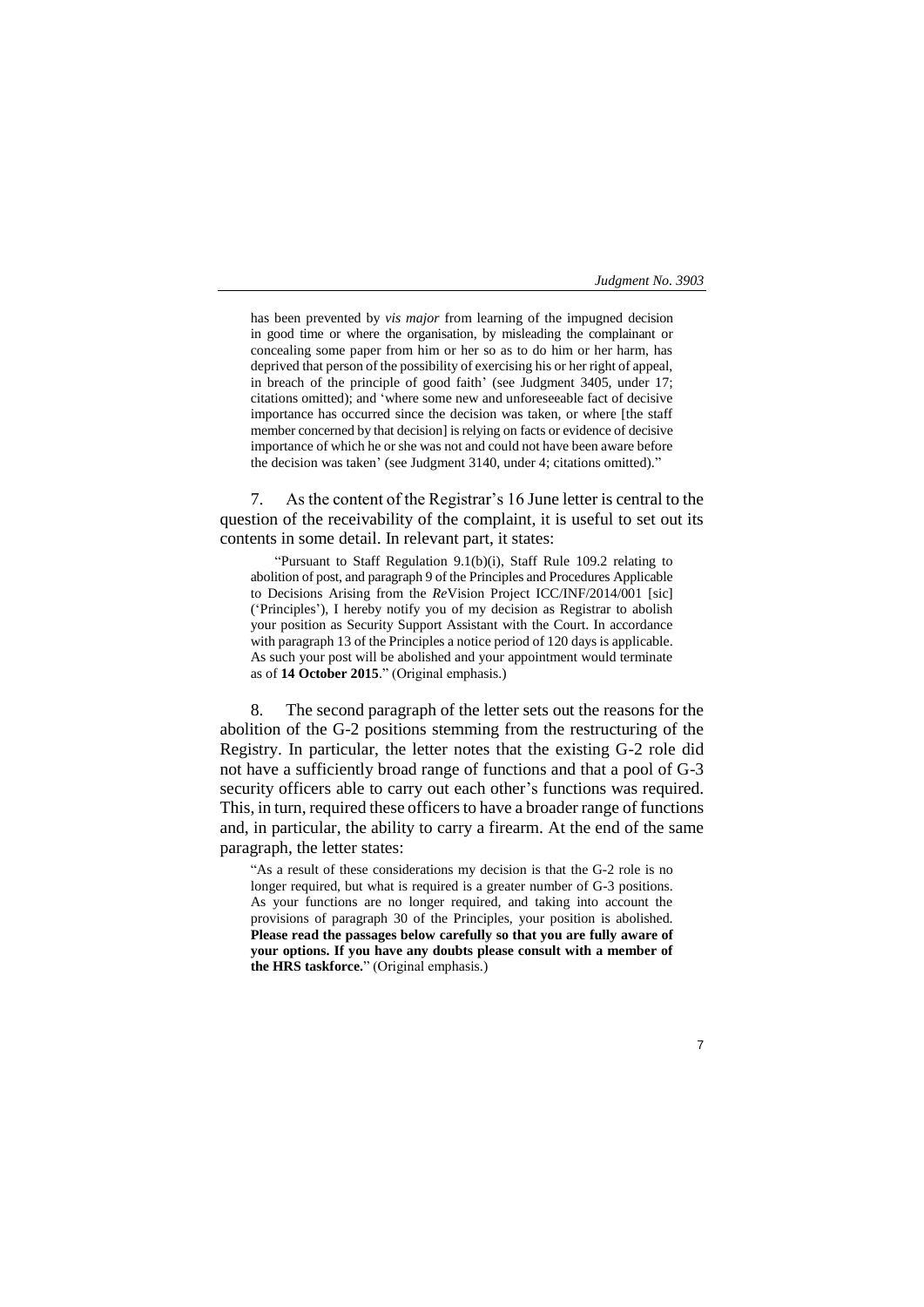9. The letter describes the two options available to the complainant: an "enhanced agreed separation package" or priority consideration as an internal candidate for newly created positions arising directly from the *Re*Vision Project. The letter also informed the complainant about a training program aimed at assisting the complainant in meeting the requirements of the G-3 level positions. The letter sets out the deadline to take the package; the details of the package itself; and states that should the staff member opt to take the package, the notice period of 120 days would be waived and the separation would be by way of mutual agreement pursuant to Staff Rule 109.1(b)(iii) and paragraph 19 of the Principles and Procedures, as opposed to a termination of contract. The letter explains the process surrounding the application for a position as an internal candidate with priority consideration and the duration of this option and potential consequences. The letter lists the available administrative support including advice on counselling services, visa issues, CV writing and career transition workshops. Lastly, the letter also invited the complainant to arrange a meeting with a representative of HRS to further discuss his options.

10. The complainant submits that the complaint is receivable. He reiterates the position he adopted in the internal appeal regarding the conditional nature of the notification of the termination of his appointment in the letter of 16 June. He argues that, according to the case law, it is only the acts by officers of an organisation having a legal effect on a staff member's rights and conditions of employment that are challengeable decisions. That is, the legal effect must be actual and not conditional.

11. The complainant also points to the Appeals Board's rejection of the ICC's submission that his appeal was irreceivable and relies on the reasons given for the rejection of the submission. In particular, the Appeals Board found that the failure to inform the complainant in the letter of 16 June of his right to challenge the termination of his appointment and the lack of clarity in the letter regarding the termination of the appointment constituted exceptional circumstances beyond the control of the staff member contemplated in Staff Rule 111.3(b) warranting a waiver of the time limit.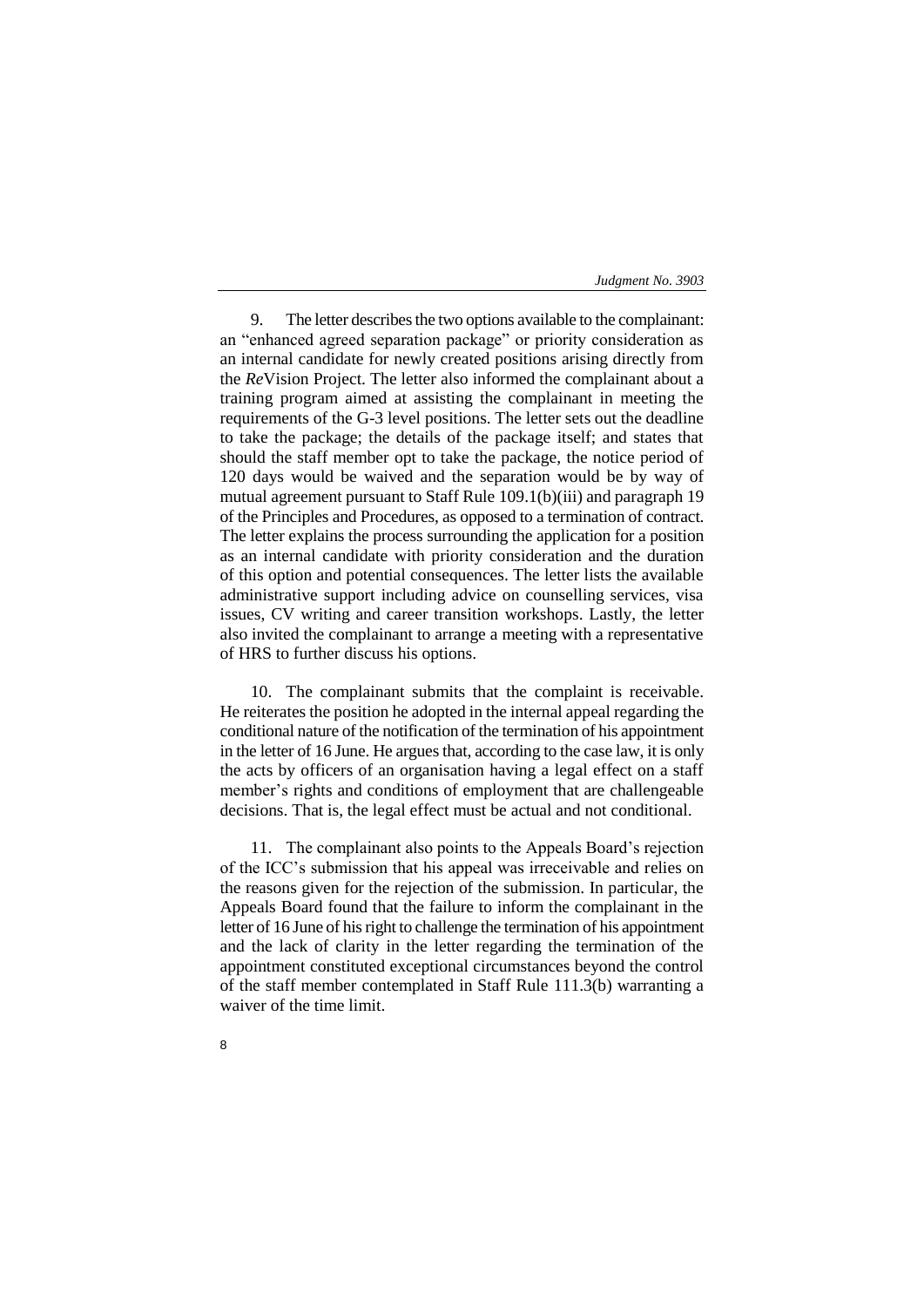12. Referring, for example, to Judgment 1393, under 6, the complainant submits that, as the Tribunal has repeatedly confirmed, the rules of internal appeals "are not supposed to be a trap or a means of catching out a staff member who acts in good faith". He also contends that the letter of 16 June was intentionally vague and incomplete to prevent him from exercising his rights. He claims that the Registrar's failure to provide him with clear, unambiguous and complete notification of the termination of his appointment and of his right to challenge it coupled with the Registrar's submission that his internal appeal was time-barred, evidences bad faith on the part of the ICC and constitutes a valid ground for making an exception to the strict application of the time limit. Additionally, in circumstances where a staff member is not given sufficient guidance by the organisation regarding his appeal rights and the staff member then fails to act in a timely manner, a ruling that the appeal is irreceivable is incompatible with the ICC's duty to act in good faith. Lastly, the complainant submits that the ICC's submissions on receivability confuse the decision to abolish his position, which he did not challenge, with the decision to terminate his appointment.

13. The ICC submits that the Registrar exercised his authority to terminate the complainant's appointment and notified the complainant of this decision in his letter of 16 June 2015, at which time the internal appeal process time limits were triggered. As the complainant submitted his request for review of the decision to terminate his appointment 53 days beyond the time limit stipulated in Staff Rule 111.1(b), he did not exhaust the internal means of redress and his complaint is irreceivable. The ICC disputes the complainant's assertion that the actual termination of his appointment was notified in the email of 26 August and argues that this is a mischaracterization of that email. The ICC maintains that the decision to terminate his appointment was not conditional on his failure to pass the firearms test. Rather, his appointment as a Security Support Assistant was terminated as a result of the restructuring of the Registry. The ICC also submits that the email of 26 August from the Chief of HRS was not an administrative decision affecting the complainant's rights. Further, the authority to terminate a staff member's appointment due to the abolition of her or his position under Staff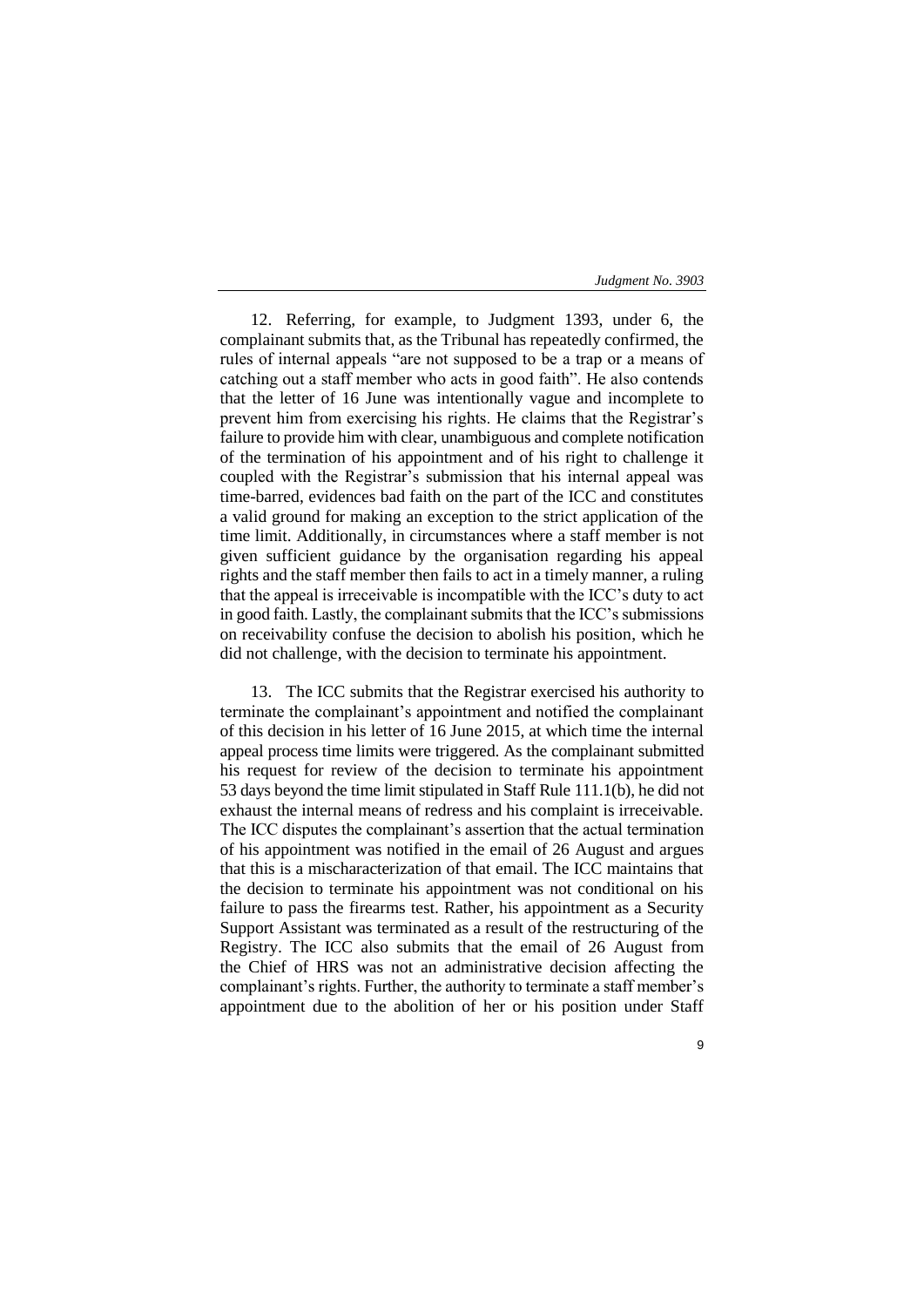Regulation 9.1(b)(i) relevantly rests with the Registrar. Therefore, it cannot be said that the email of 26 August from the Chief of HRS was an administrative decision. In the ICC's view, a reading of the letter of 16 June and the email of 26 August clearly shows that the complainant was informed of the administrative decision to terminate his appointment in the 16 June letter.

14. The ICC acknowledges that the letter of 16 June did not inform the complainant of the right to challenge the decision to terminate his appointment but points out that the letter referred the complainant to the Principles and Procedures, paragraph 16 of which deals with the appeal procedure, and an updated online set of FAQs also dealing with the appeal procedure. The letter of 16 June invited the complainant to meet with HRS to address any additional questions. The ICC maintains that it made reasonable efforts to inform the complainant of his right of appeal and met its duty of care. It is convenient to deal with this observation here. The reliance on paragraph 16 is misplaced as it only deals with the internal appeal of a decision to abolish a post. Moreover, as a copy of the FAQs was not submitted with the ICC's Reply in these proceedings, references to this document amount to no more than an assertion and will be disregarded.

15. It is observed that the 16 June letter expressly notified the complainant of the decision to abolish his position, gave reasons for the same decision and set out the available options and assistance arising from the abolition of his position. At this point, it is convenient to note that it cannot be inferred from the offer of training that the decision to terminate the complainant's appointment was conditional on the complainant's failure to pass the training modules. According to the letter of 16 June, the offer of the training was to assist the complainant in meeting the requirements of the new G-3 level Security Officer positions in the event he decided to apply for one of them as a priority candidate. It is also convenient to add that the email of 26 August cannot be construed as communicating anything regarding the termination of the complainant's appointment. The email simply communicated the result of the testing and that, consequently, the complainant did not meet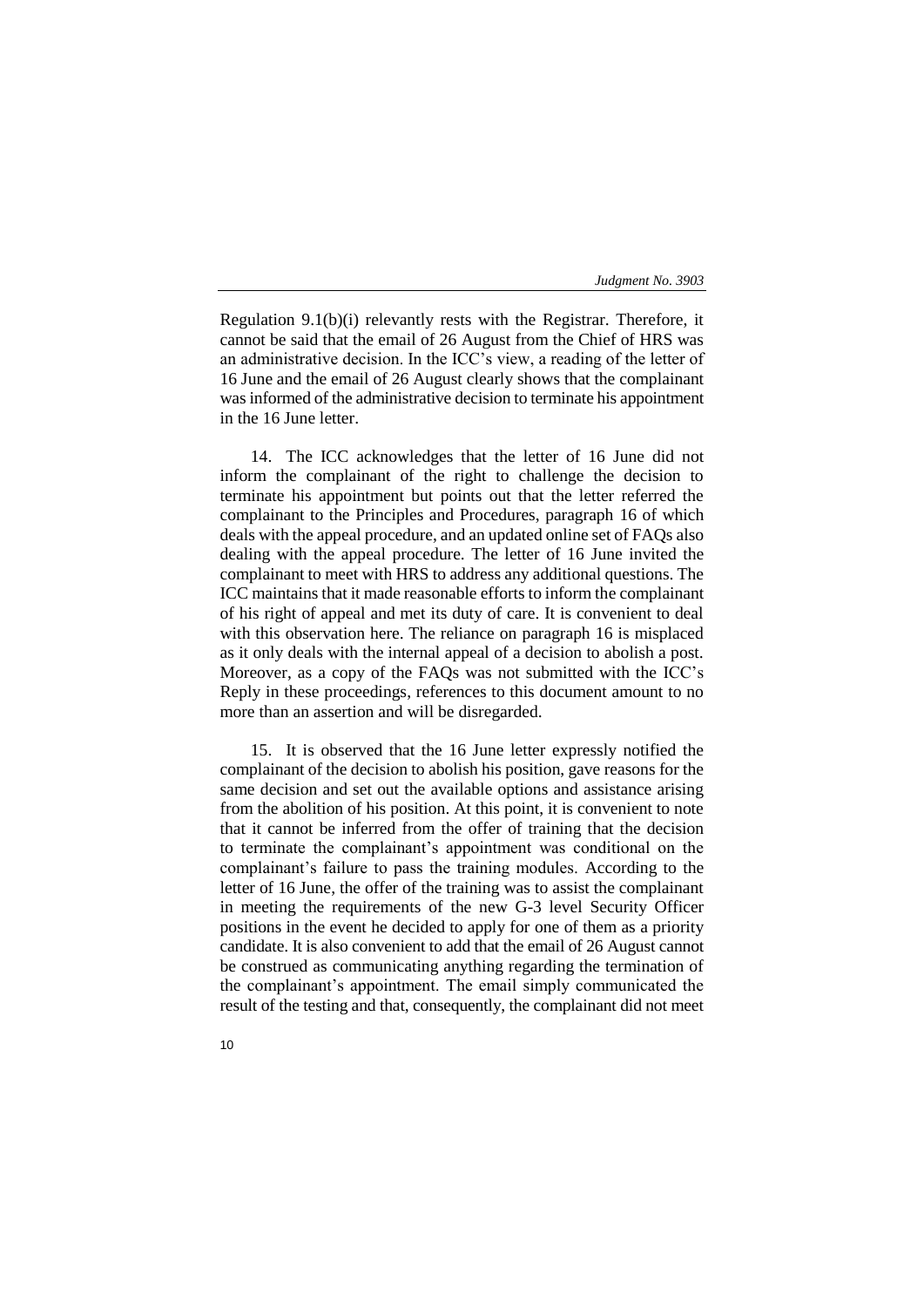the requirements of a G-3 level Security Officer position. However, the words "would terminate" in the letter of 16 June cannot be viewed in isolation. The key question is how the letter of 16 June, construed objectively, could be understood.

16. In the letter of 16 June the decision to abolish the complainant's position was stated definitively, in clear and unambiguous language. As stated in the first sentence, the purpose of the letter was to notify the complainant of the decision to abolish his position. The statement in the antepenultimate sentence of the second paragraph that "your position is abolished" is equally clear. Given this, together with an organisation's obligation to communicate an administrative decision in clear and unambiguous language, it would be expected that the communication of the decision to terminate the complainant's appointment in the same letter would be expressed in similarly definitive, clear and unambiguous language. Instead, there is only one statement in the letter concerning the termination of the appointment. After setting out the notice period of 120 days applicable to the abolition of a staff member's position as provided in paragraph 13 of the Principles and Procedures, the letter states: "[a]s such your post will be abolished and your appointment would terminate as of 14 October 2015". Grammatically, the language "would terminate" could be understood as expressing an action that is conditional upon the occurrence of an event in the future. Read in the context of the entire letter and, in particular, the definitive language used to communicate the abolition of the position, the statement that the "appointment would terminate" could have been understood by the complainant as being conditional in nature. Regardless, at best, the communication of the decision to terminate the complainant's appointment was vague and confusing.

17. The Tribunal observes that although the 16 June letter purported to communicate the decision to terminate the complainant's appointment, in contrast to the information provided in relation to the abolition of the post, the letter does not give any information about the termination of the appointment, let alone, any information corresponding to the type of information provided about the abolition of the position. The information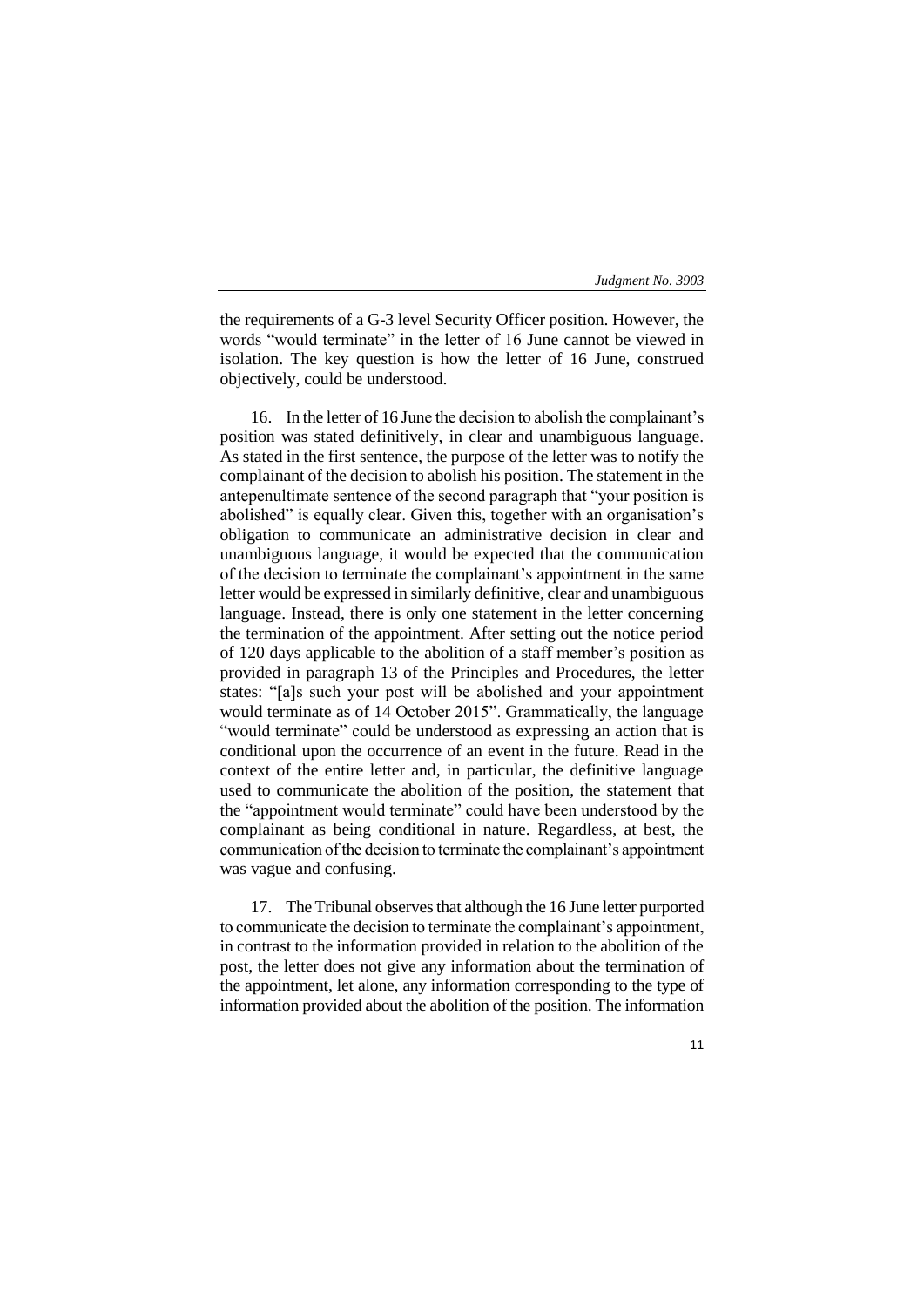provided in the letter created the erroneous assumption that the decision to terminate the complainant's appointment was based on the Principles and Procedures when in fact the termination of an appointment is governed by the Staff Regulations and Staff Rules as will be discussed below. The way in which the decision to terminate the complainant's appointment was, in the letter, merged with the decision to abolish his position, the misleading content of the letter coupled with the vague and confusing language of the notification of the termination of the appointment was a breach of the ICC's duty to act in good faith. In these circumstances, an exception to the rule of the strict adherence to the time limit for bringing an internal appeal challenging the decision provided for in Staff Rule 111.1(b) was correctly made by the Appeals Board. It follows that the complaint is receivable before the Tribunal.

18. In his brief, the complainant prefaced his submissions on the lawfulness of the decision to terminate his appointment with the observation that having regard to the information provided in the Registrar's letter of 16 June, it was assumed that the decision to terminate his appointment was based on the Principles and Procedures promulgated by way of the Information Circular. The ICC acknowledges that this is a correct assumption. It notes that the *Re*Vision Project identified several concerns with the Security and Safety Section. To address the concerns, the *Re*Vision Project team proposed changes to the Security and Safety Section's structure that included the abolition of the Security Support Assistant positions and the creation of a greater pool of G-3 level Security Officers. The ICC takes the position that the restructuring of the Registry formed the objective grounds for the abolition of the positions implemented in accordance with the Principles and Procedures. This, in turn, led to the termination of the complainant's appointment as contemplated in Staff Regulation 9.1(b)(i), which provides that the Registrar may "terminate the appointment of a staff member prior to the expiration date of his or her contract [...] [i]f the necessities for the service require the abolition of the post or reduction of the staff". The ICC maintains that the abolition of the position and the termination of the complainant's fixed-term appointment were fully in compliance with the ICC's human resources framework, including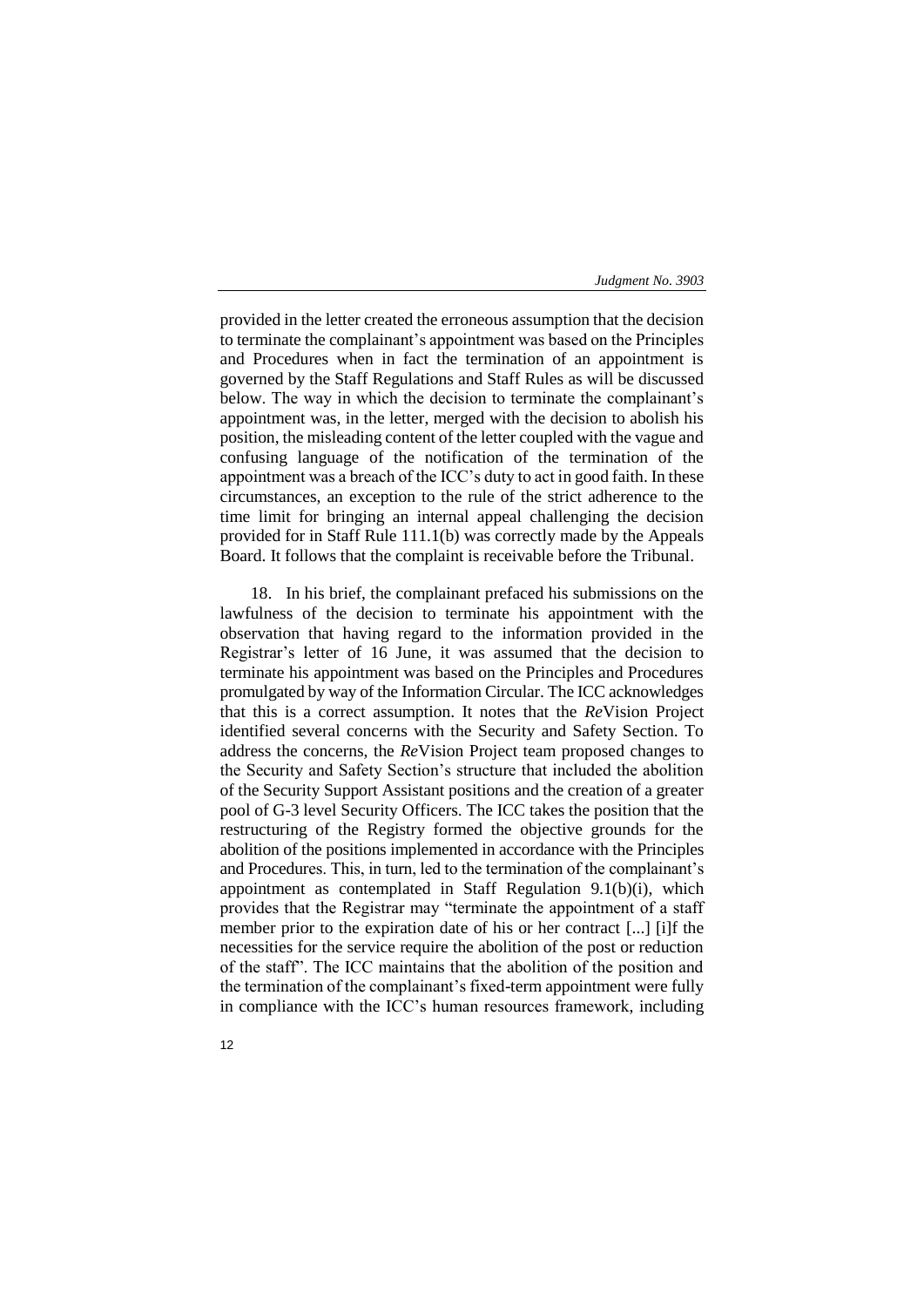the Principles and Procedures of the *Re*Vision Project, and with the Tribunal's case law. The ICC adds that "the lawful decision to abolish the [p]osition that the [c]omplainant was encumbering satisfied [the] standard" in Staff Regulation 9.1(b)(i).

19. Some preliminary observations concerning the ICC's position in relation to the termination of an appointment as a result of the restructuring of the Registry are necessary. It is evident in the pleadings that from the outset the ICC acted on the premise that as the abolition of a position was a lawful action stemming from the restructuring of the Registry, the Registrar had the discretionary authority to terminate the appointment of the staff member encumbering that position pursuant to Staff Regulation 9.1(b)(i). This position is fundamentally flawed as it disregards the regulatory framework governing the termination of an appointment and the case law applicable to such a decision. Staff Regulation 9.1 is the source of the Registrar's discretionary authority to terminate a staff member's appointment prior to the expiration of the staff member's contract. The Regulation lists the grounds on which an appointment may be terminated and relevantly includes, under paragraph 9.1(b)(i), "[i]f the necessities for the service require the abolition of the post or reduction of the staff". Staff Regulation 9.1(a) also requires the Registrar to give reasons for the termination of the appointment. Staff Regulation 9.2 provides that if the Registrar terminates an appointment, the staff member must be given the applicable notice and indemnity payment provided for in the Staff Regulations and Staff Rules.

20. In the Staff Rules, the termination of an appointment is dealt with in Chapter IX, regarding separation from service. Staff Rule 109.1(b) states that a staff member's appointment may be ended prior to the date of its expiration if it is as a result of any of the listed circumstances. The list relevantly includes at paragraph 109.1(b)(i) "[t]ermination, in accordance with staff regulation 9.1(b)". Staff Rule 109.2 has a number of provisions dealing with various aspects of the termination of an appointment. Relevantly, Staff Rule 109.2(a) provides that the termination of a staff member's appointment shall take place in accordance with Staff Regulation 9.1(b) and the reasons for the termination must be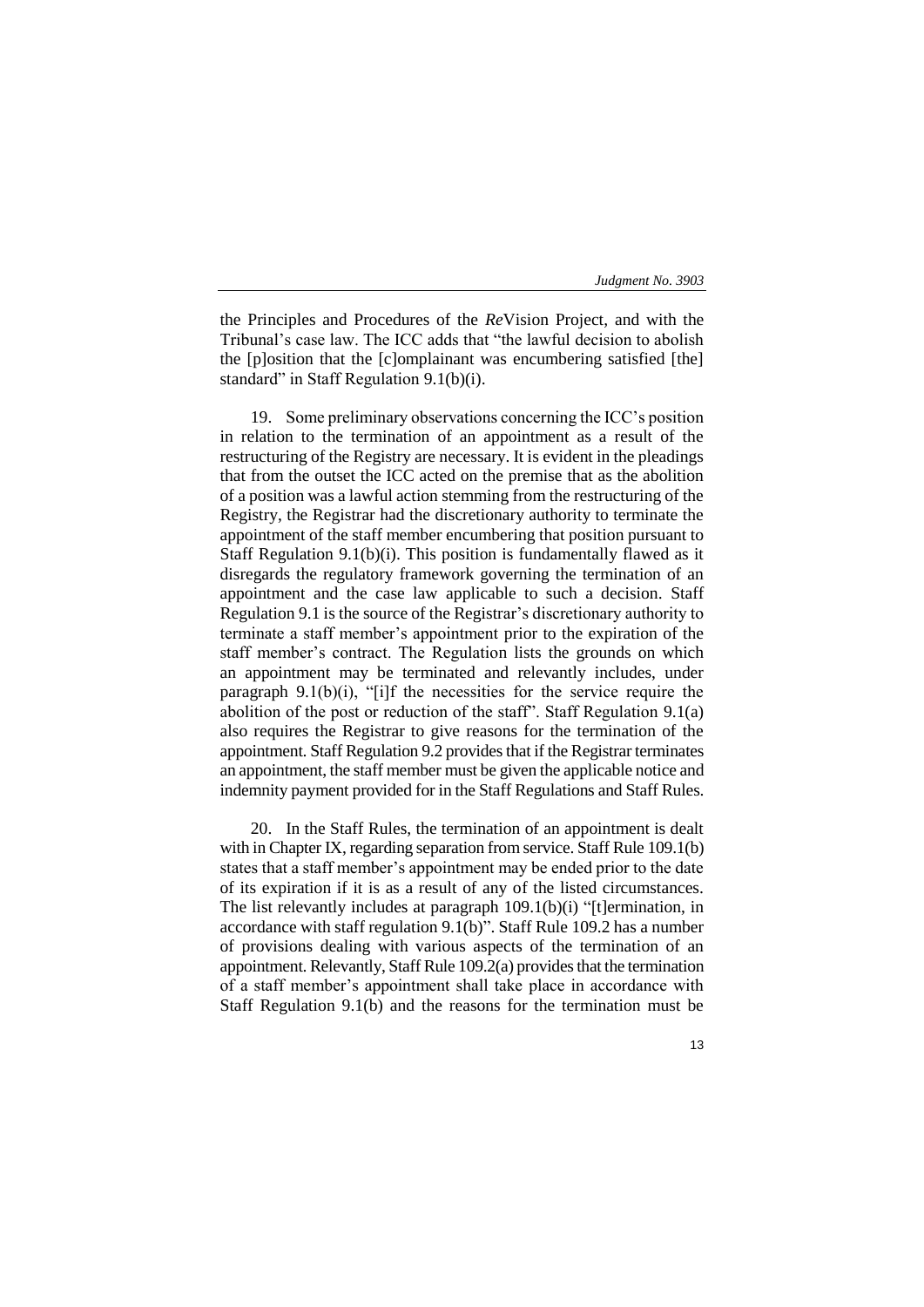given in writing. In contrast, it is observed, however, that there are no Staff Regulations or Staff Rules governing the abolition of a post. The only references in the Staff Regulations and Staff Rules to the abolition of a position are as a ground for the termination of appointment and entitlement to special leave without pay. At this point, it is observed that in Judgment 3907, also delivered in public this day, the Tribunal concluded that the Principles and Procedures were without legal foundation and, therefore, unlawful. As will become evident, for the purpose of the present case, a consideration of the lawfulness of the Principles and Procedures is unnecessary, as the lawfulness of the abolition of the complainant's position is not properly in issue in these proceedings. Suffice it to say that at the material time a decision to abolish a position arising from the *Re*Vision Project was taken and was implemented pursuant to the Principles and Procedures.

21. In the exercise of the discretionary authority pursuant to Staff Regulation 9.1(b), the Registrar must comply with the relevant statutory provisions and the case law. In the present case, the Registrar failed to give reasons for the termination of the complainant's appointment as required by Staff Regulation 9.1(a) and Staff Rule 109.2(a). It is also well settled in the case law that reasons must be given for every administrative decision affecting a staff member's rights (see, for example, Judgments 2124, under 3, 3041, under 9, and 3617, under 5). As the underlying rationale for the requirement to give reasons is to safeguard the staff member's rights, the obligation to give reasons is not satisfied by simply stating the statutory ground upon which the decision is taken. The reasons must give an explanation for the decision itself. A staff member needs to know the reasons for a decision so that the staff member can evaluate whether it should be challenged. As well, an internal appeal body must also know the reasons to determine whether the decision is lawful, as must the Tribunal in order to exercise its power of review (Judgment 3617, under 5).

22. In the present case, the failure to give reasons led to confusion and misunderstanding surrounding the nature of the decision. Further, the absence of reasons for the decision to terminate the complainant's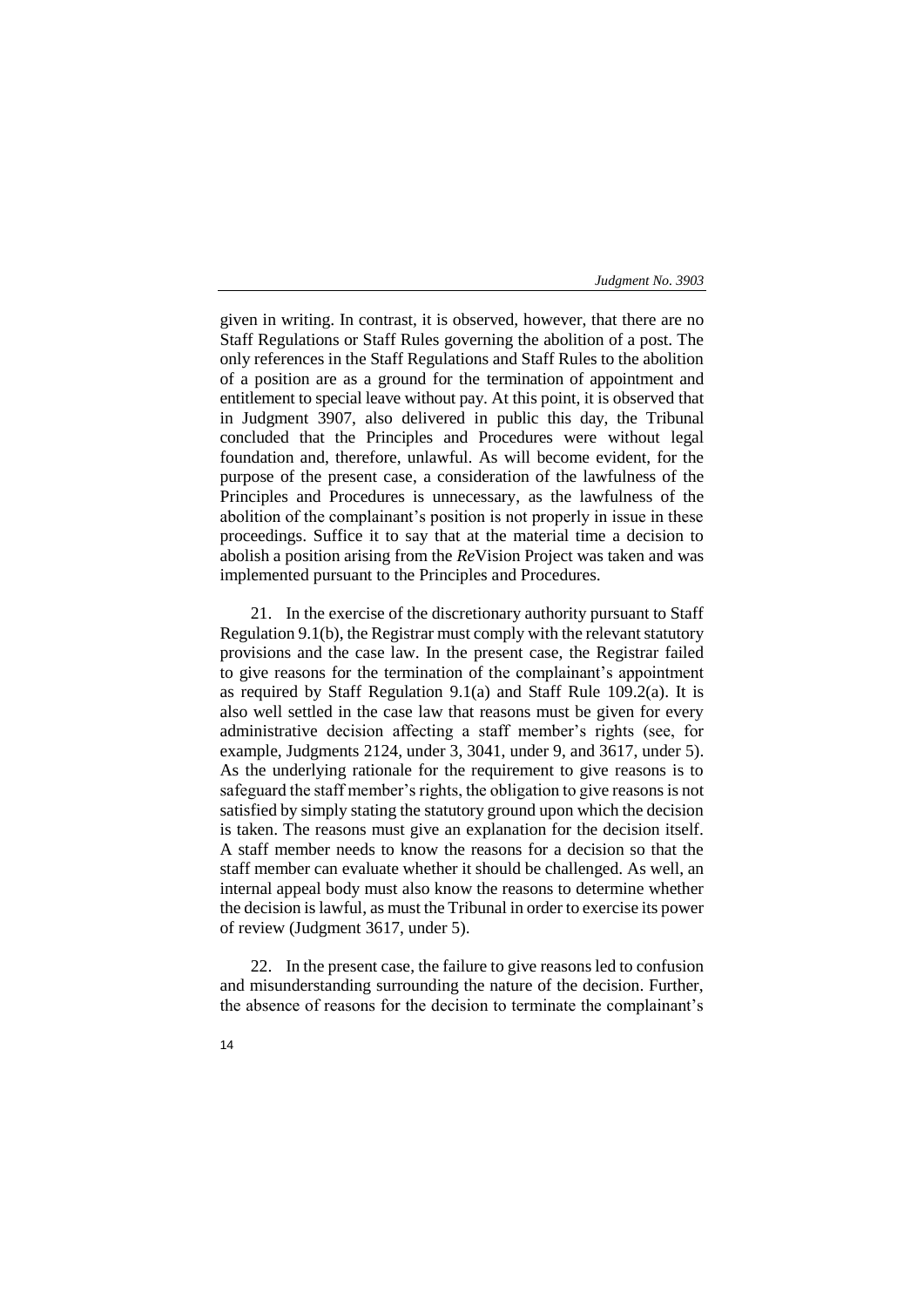appointment left the complainant guessing about the reasons for the decision and impeded his ability to challenge it. Alone, this violation of the Staff Regulations and Staff Rules warrants that the impugned decision be set aside. However, this does not end the matter.

23. The complainant submits that the ICC failed to explore other possible employment options within the Court prior to terminating his appointment. The ICC does not dispute that it had a duty to explore with the complainant possible options prior to his separation. It contends that the Court exerted great efforts to explore with him alternative opportunities before separating him from service. This included an intensive, dedicated training programme on firearms handling and security procedures devised and provided to the complainant and other G-2 level Security Support Assistants whose posts were abolished to give them an adequate opportunity to secure the newly-created G-3 level positions. Furthermore, the requirement for two years of police or military experience to be eligible for the G-3 level positions was broadened to include security experience in other settings. Despite the above efforts, however, the complainant failed to pass the firearms evaluation to become eligible for the newly created positions. As well, he was not found eligible for other newly created positions to which he may have applied as a candidate with priority consideration.

24. Leaving aside the complainant's allegations regarding the deficiencies in the training, it is true that the training was aimed at giving the complainant the required skills to apply for a G-3 level position. However, other than the assertion that the complainant was not found to be eligible for other newly created positions, there is no evidence in the record to support the assertion that a review of the requirements of newly created positions was undertaken to ascertain whether the complainant had the necessary qualifications for any of those positions. It would be expected that the complainant would have at least been informed that other options had been considered. More importantly, it is also noted that the possible options considered were limited to the newly created positions as a result of the restructuring. The duty contemplated in the case law is aimed at finding other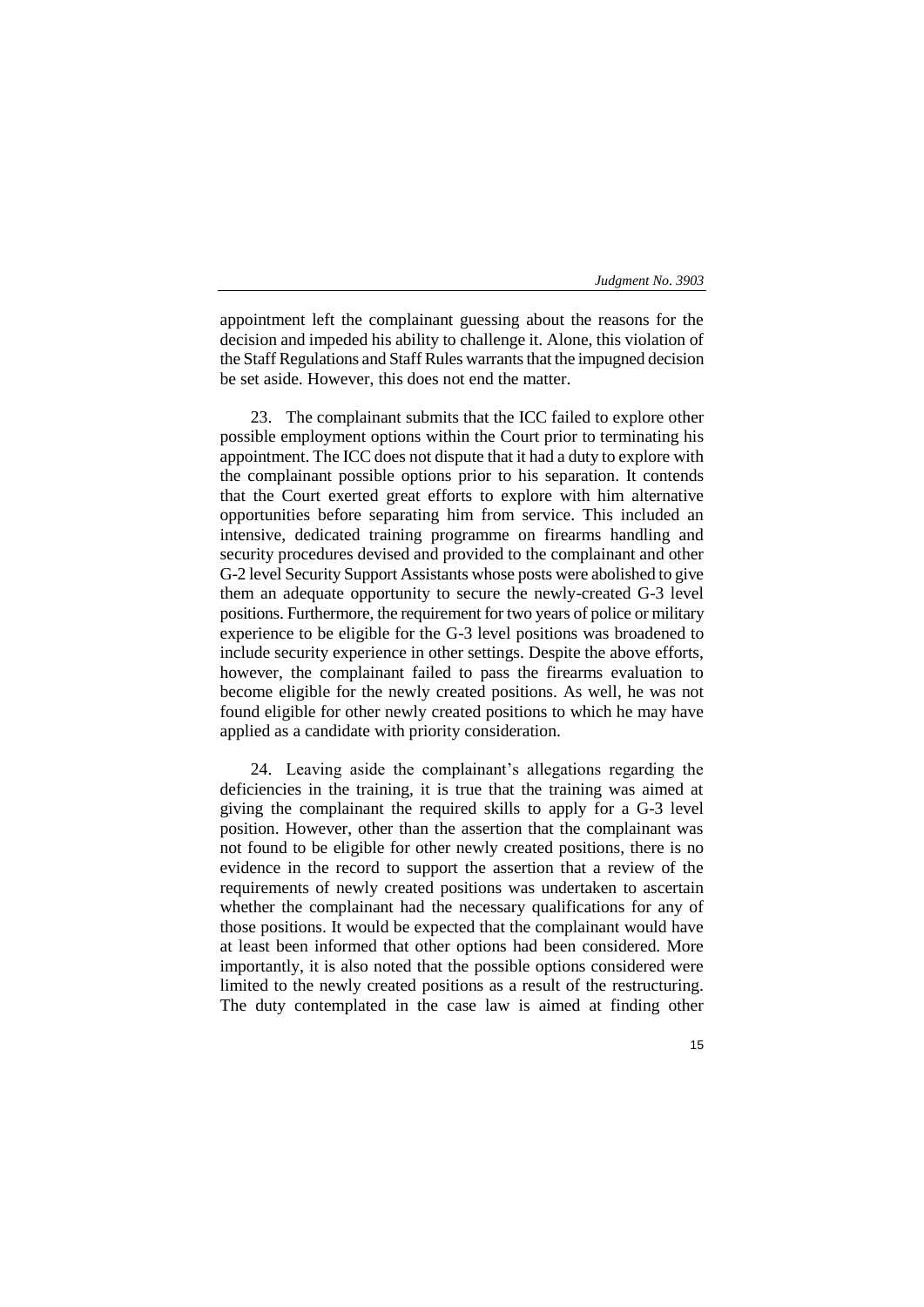employment within the broader organisation and is not limited to newly created positions as a result of restructuring. As stated in the case law, the failure to explore with the complainant other possible options within the Court was a breach of the ICC's duty to treat the complainant with dignity and respect (see, for example, Judgment 2902, under 14).

25. In view of the above findings and conclusions, a consideration of the complainant's allegation that the ICC failed to show that the necessities of the service required the abolition of his position under Staff Regulation 9.1(b)(i); and his submissions concerning the alleged deficiencies in the firearms training and testing is unnecessary.

26. Having regard to the ICC's breach of its duty to act in good faith and to treat the complainant with dignity and respect; the failure to provide reasons for the termination of the complainant's appointment; the failure to meet its obligation to explore other employment options with the complainant; and the complainant's written statement regarding the anxiety and stress together with the negative effects on his physical health the complainant suffered due to the unlawful termination of his appointment, the complainant will be awarded moral damages in the amount of 20,000 euros. In the circumstances, it is not an appropriate case in which to order reinstatement. However, the complainant is entitled to an award of material damages in the amount of 37,000 euros for the loss of the opportunity for further and future employment with the ICC. For the sake of clarity, there shall be no deduction of the termination indemnity paid to the complainant. He is also entitled to an award of costs in the amount of 4,000 euros.

# DECISION

For the above reasons,

- 1. The Registrar's decision of 23 March 2016 is set aside, as is his earlier decision of 16 June 2015 with respect to the termination of the complainant's appointment.
- 2. The ICC shall pay the complainant material damages in the amount of 37,000 euros.
- 16